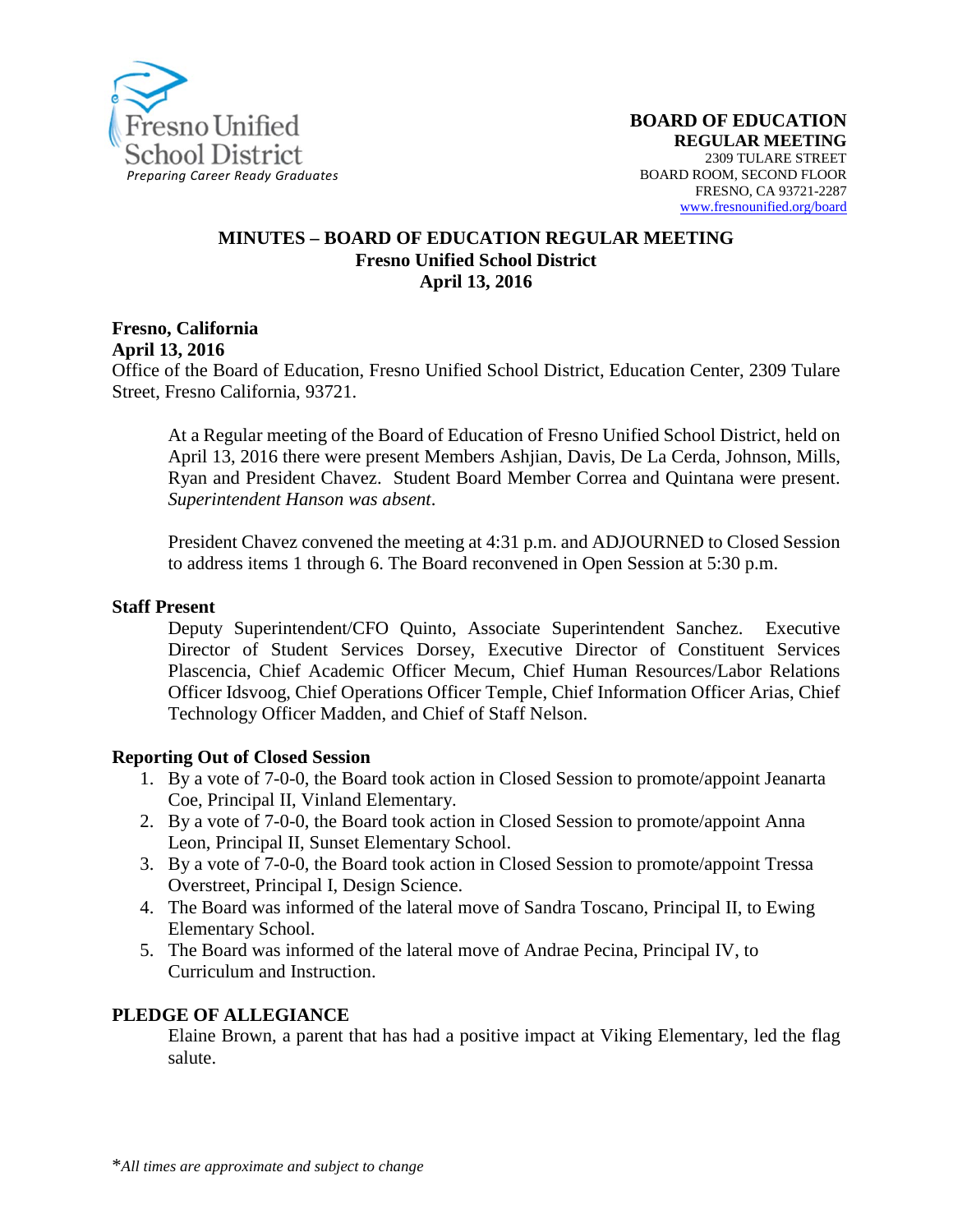### **APPROVE Minutes**

Approved as recommended, the draft minutes for the March 30, 2016 Regular Meeting. Member Davis moved for approval, seconded by Member Johnson, which carried a vote of 7-0-0, as follows: AYES: Board Members: Ashjian, Davis, De La Cerda, Johnson, Mills, Ryan and President Chavez.

### **ADOPT Resolution Recognizing April 2016 as "Remembrance of the Existence of the Armenian Genocide"**

Adopted as recommended, a resolution proclaiming the month of April 2016 as Remembrance of the Existence of the Armenian Genocide – as remembrance of those forever affected by the Armenian Genocide – and urges our schools and individual citizens to never forget these crimes against humanity.

Member Davis moved for approval, seconded by Member Johnson, which carried a roll call vote of 9-0-0, as follows: AYES: Student Board Members: Quintana and Correa, Board Members: Ashjian, Davis, De La Cerda, Johnson, Mills, Ryan and President Chavez.

*Trustee Ashjian exited the meeting at 5:51 p.m.*

### **ADOPT Proclamation Recognizing April 2016 as School Library Media Month**

Adopted as recommended, a resolution proclaiming April 2016 as School Library Media Month. School Library Media Month celebrates school library media specialists and their programs. During the month of April, school library media specialists are encouraged to create activities to support their school and local community in celebrating the essential role of strong school library media programs.

Member Davis moved for approval, seconded by Member Ryan, which carried a roll call vote of 8-0-0-1, as follows: AYES: Student Board Members: Quintana and Correa, Board Members: Davis, De La Cerda, Johnson, Mills, Ryan and President Chavez. *Member Ashjian Absent.*

#### **RECOGNIZE 9th Annual Middle School Tournament of Technology**

Recognized. On Saturday, March 12, 2016 Fresno Unified, held the 9th Annual Middle School Tournament of Technology at Gaston Middle School. More than 500 students squared off in 14 technology-based competitions. Students competed in three categories of events: Robotics, Video Productions and Design. The goal of the competition is to engage students with a variety of innovative technologies to help develop collaboration, communication, critical thinking, and creativity skills.

#### **HEAR Reports from Student Board Representatives**

Student Board Representative, Vice President Georgiana Rodriguez, provided comments/reports from the Student Advisory Board Representative meeting hosted by Roosevelt High School. Member De La Cerda attended their meeting. Student Board Representative Georgiana Rodriguez acknowledged the student ambassadors from Bullard TALENT Middle School who shared highlights of various school activities and experiences.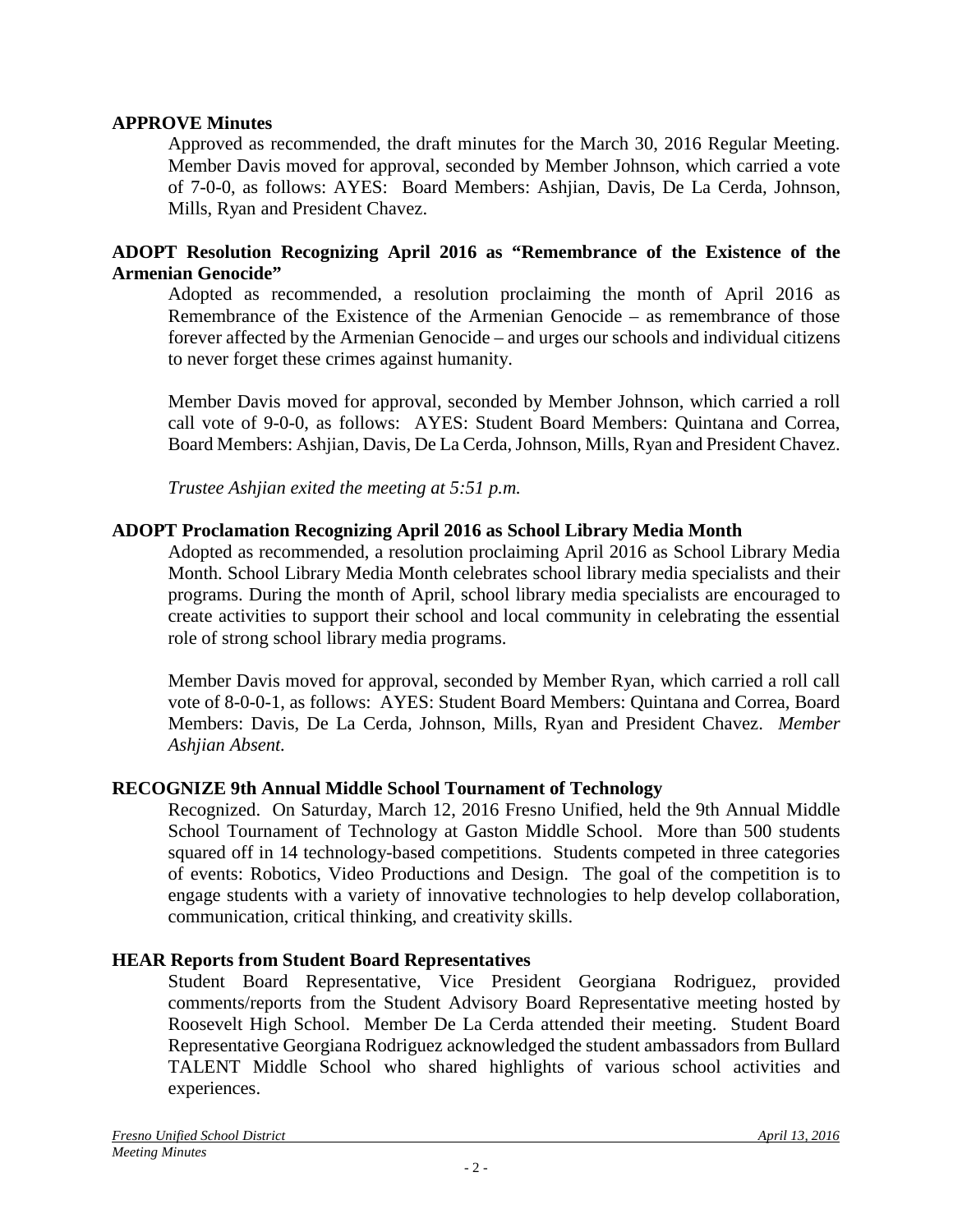# **HEAR Report from Deputy Superintendent**

- An update on the tentative agreement with Fresno Teacher Association, noting that FTA overwhelming approved the settlement with 92% of their members voting yes to ratify; giving the Board of Education the opportunity to do the same tonight. She thanked the leadership of FTA's bargaining team and its bargaining chair, Felicia Burrell, in providing out teachers with a competitive package.
- This week kicked off testing across the district with students beginning SBAC testing and 11<sup>th</sup> graders taking the SAT yesterday. Deputy Superintendent Quinto spoke of the importance of students coming to school on time rested and prepared for their test days.
- Deputy Superintendent Quinto spoke about yesterday's free SAT test. Made possible through a partnership with College Board, the SAT was offered to eligible Fresno Unified juniors along with approximately 100 other school districts around the country-- removing barriers that often keep students from taking the test.
- In preparation for the SAT, students have been taking advantage of free high-quality online tutorials through College Board and Khan Academy. While not all students have Internet access at home, the district created test preparation labs at all comprehensive high schools and donated 100 computers to three neighborhood Boys and Girls Clubs, ensuring students had every opportunity to access these helpful tools.

On a motion by Member Davis, seconded by Member De La Cerda, the consent agenda, exclusive of agenda item: A-3 which was pulled for further discussion, was approved on a roll call vote of 8-0-0-1 as follows: Student Board Members: Correa and Quintana, Members Davis, De La Cerda, Johnson, Mills, Ryan and President Chavez. *Member Ashjian absent.*

# **A. CONSENT AGENDA**

# **A-1, APPROVE Personnel List**

**APPROVED**, **as recommended** Personnel List, Appendix A, as submitted.

**A-2, ADOPT Findings of Fact and Recommendations of District Administrative Board ADOPTED, as recommended** Findings of Fact and Recommendations of District Administrative Panels resulting from hearings on expulsion and readmittance cases conducted during the period since the March 30, 2016, Regular Board meeting.

# **A-3, APPROVE Rejecting All Bids for Bid 16-13, Figarden Elementary School Classroom Building Additions**

**APPROVED**, **as recommended** Bid 16-13, for construction of two eight-classroom buildings, a four-classroom kindergarten building and associated site work at Figarden Elementary School. Notifications were sent to ninety-three (93) vendors and four (4) construction trade publications, and the district received three (3) responses. Bids were opened on January 29, 2016. It is recommended that the Board reject all bids for this project. Rebidding the project is not expected to result in a delay in final project completion.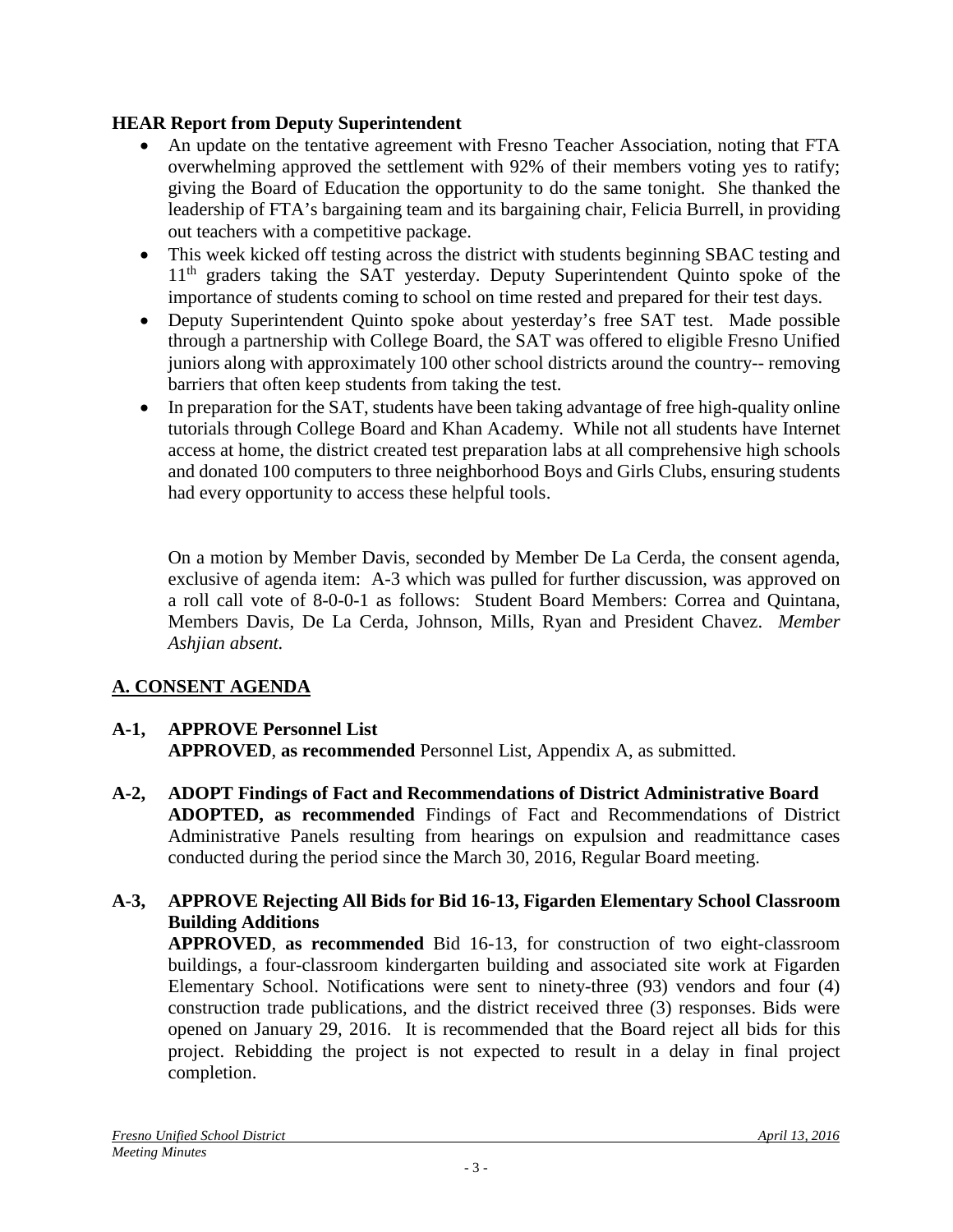**Kenneth R. Mackie from Fresno Watchdogs for Ethical Bidding** – Agreed with the district's findings that Seal Rite is not a responsible bidder, but also felt Lewis C. Nelson and Sons, Inc. is not a responsible bidder. Felt that the contract should be awarded to the next responsible bidder which was David A. Bush, Inc. Mr. Mackie is strongly urging the Board to award the bid to the second lowest bidder David A. Bush, Inc.

**Legal Counsel for the District Mr. Mark L. Creede –** The district reserves right to reject all bids. Section  $20111(a)$  of the public contract code states that school districts contract with the lowest responsible bidder or reject all bids. In this case Fresno Unified opted to reject all bids and was under no obligation to give the contract to David A. Bush, Inc.

Member Ryan moved for approval, seconded by Member Johnson, which carried a vote of 6-0-0-1, as follows: AYES: Board Members: Davis, De La Cerda, Johnson, Mills, Ryan and President Chavez. *Member Ashjian absent.*

# **A-4, APPROVE Use of Individual Piggyback Contracts in 2015/16**

**APPROVED**, **as recommended** the use of piggyback contracts with US Communities (local supplier: Central Valley Golf and Utility) and Western States Contract Alliance (local supplier: Dimension Data/Nexus IS) in 2015/16. Piggybacking is allowed under Public Contract Code 20118 and is a best practice that takes advantage of competitive pricing from a contract formally bid by another public agency, which allows the district to avoid the time, expense, and market uncertainties associated with bidding. Approval for use of certain piggyback contracts is recommended annually. On June 17, 2015, the Board approved 35 piggyback contracts for use in 2015/16; these two contracts were not among them and are requested for approval at this time so they can be utilized for purchases in the coming months.

**A-5, APPROVE Bid 16-18, Compressed Natural Gas (CNG) Fueling Conversion 2016 Row 2 APPROVED**, **as recommended** Bid 16-18 to add 20 slow-fill CNG stations to the Transportation Department facility at the Brawley Service Center. This project includes construction of an additional row of slow-fill fuel dispensers, installation of an additional compressor, and associated piping and infrastructure required to increase the capacity of the slow-fill fueling system to accommodate a total of 36 buses. On March 26, 2014, the Board adopted Resolution 13-24 authorizing the acceptance of \$804,123 in grant funds from the San Joaquin Valley Air Pollution Control District for this project and execution of the grant agreements. The request for bids was lawfully advertised on February 10, 2016. Notifications were sent to one hundred seventeen (117) vendors and four (4) construction trade publications, and the district received five (5) responses.

Staff recommends award to the lowest responsive, responsible bidder:

JT2, Inc., dba Todd Companies (Visalia, California) \$969,200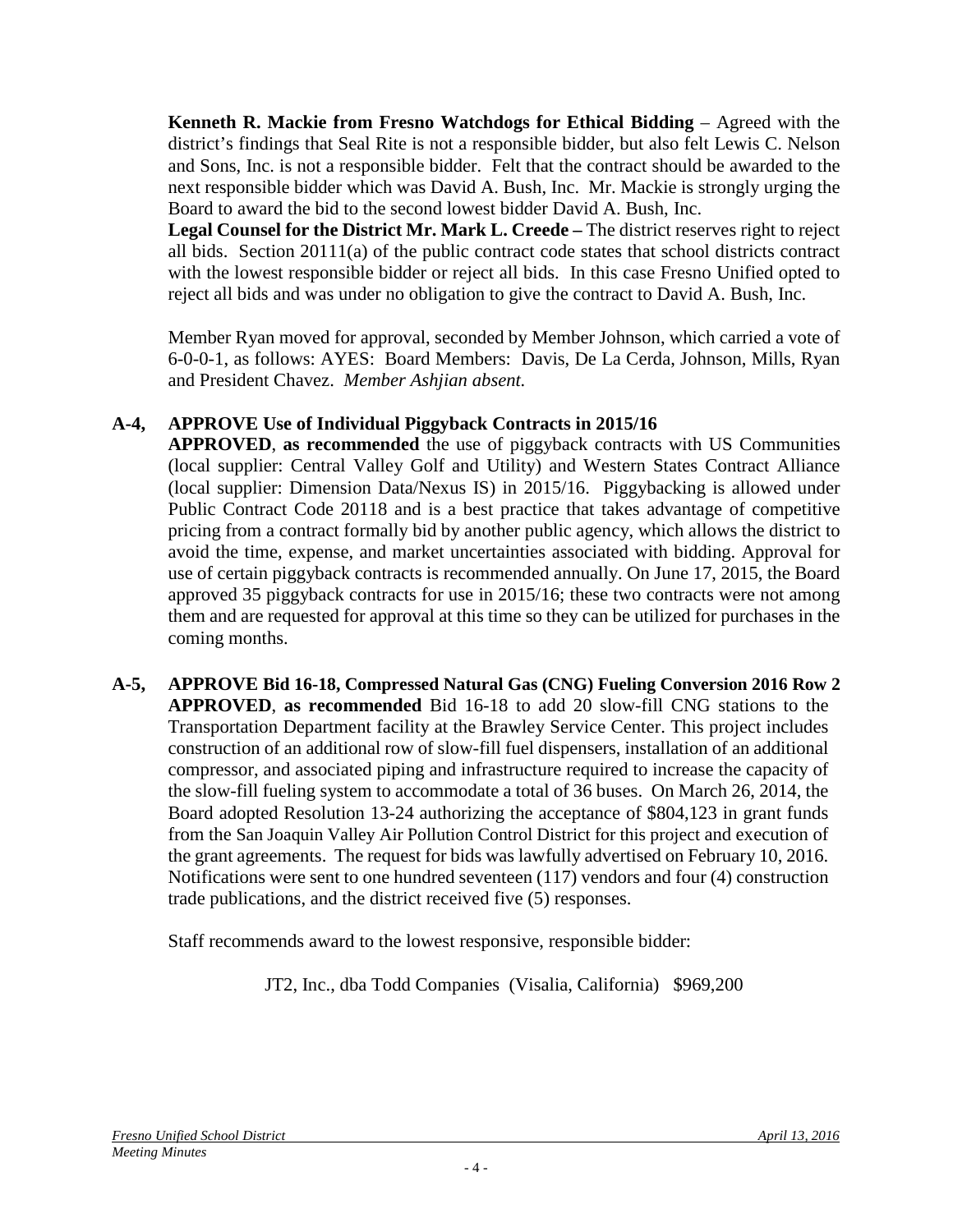#### **A-6, RATIFY the Filing of a Notice of Completion for the Project Listed Below RATIFIED, as recommended** a Notice of Completion for the following project, which has been completed according to plans and specifications:

RFP 14-12 Baird Middle School Gymnasium Construction

# **END OF CONSENT AGENDA (ROLL CALL VOTE)**

# **UNSCHEDULED ORAL COMMUNICATIONS**

**Howard Watkins** – Spoke about the significance of teaching students the importance of parenting from conception to age two. Stated that the district has a fiduciary and educational responsibility to ensure that all students have age appropriate conception to age two instruction.

**Erica Ocegueda** – Spoke about the importance of family engagement and how it impacts student academic achievement. There are barriers for economic disadvantaged families. There needs to be more engagement.

### **B. CONFERENCE/DISCUSSION AGENDA**

### **B-7, PRESENT and DISCUSS the 2016/17 Strategic Budget Development**

**PRESENTED and DISCUSSED.** The Governor released the proposed State budget for 2016/17 on January 7, 2016. The Board of Education has discussed the Governor's proposal and the potential impacts on Fresno Unified, as well as the strategic budget development process, at the following Board of Education meetings:

- January 20, 2016
- February 10, 2016
- February 24, 2016
- March 30, 2016

On April 13, 2016, staff and the Board continued budget development discussions.

Presentation by Deputy Superintendent, Ruth F. Quinto and staff

An opportunity was provided to hear questions/concerns from members of the board and staff was available to respond

**Member Ryan** – Thanked staff for allowing board members to come in prior to the board meeting and ask questions. Member Ryan also stated that she agrees with Mr. Watkins and the importance of educating our children about parenting from conception to age two and the positive effects. **Member Mills –** If we have reached our goal of projected enrollment of 3,300 for 2016 is expanding Calwa going to be enough?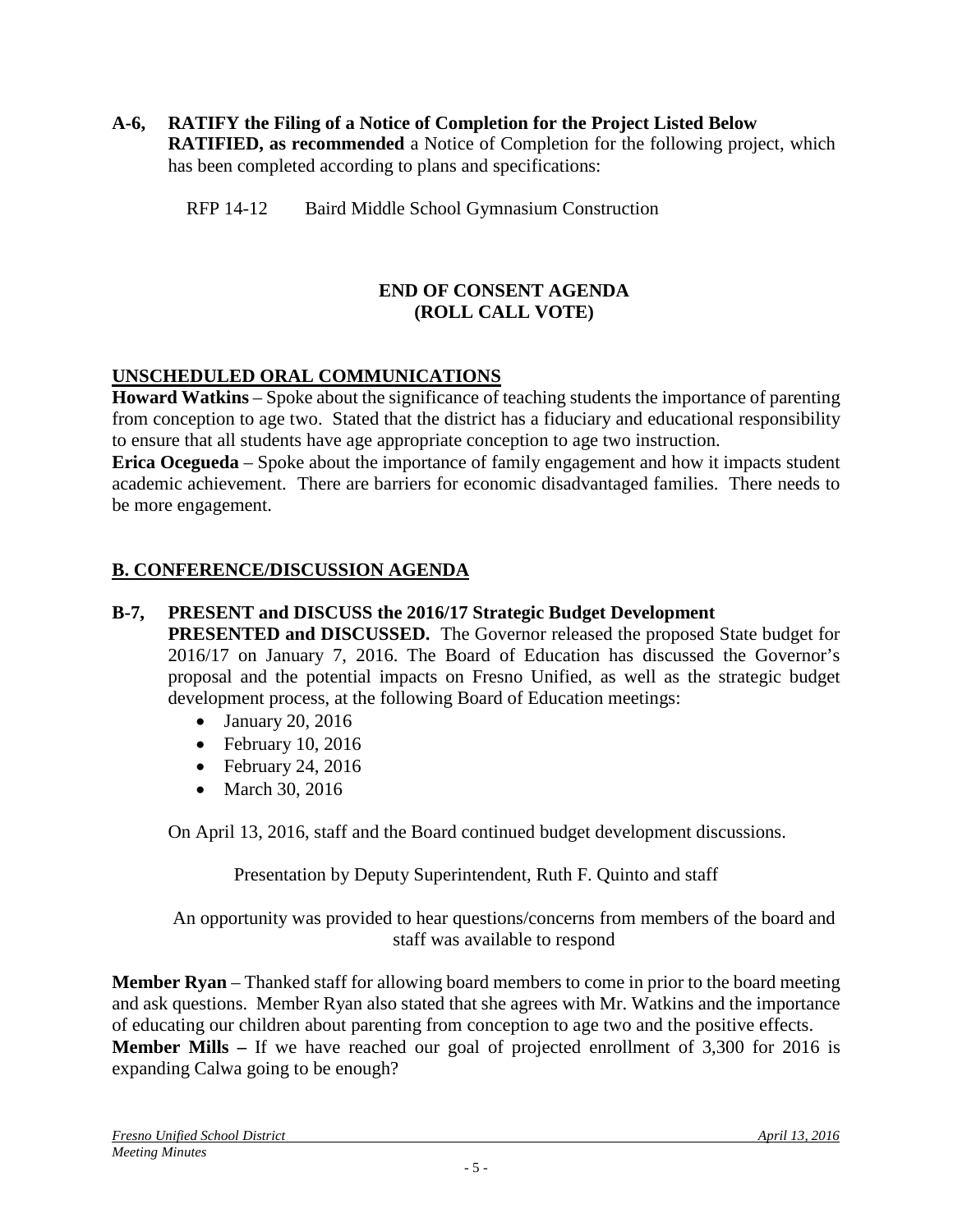**Deanna Mathis** – There is a need for more services, but this calls out the need for us to work as a community with other providers so it becomes a community approach to serving children under five. A school district cannot do it alone. We have built great partnerships through the work with Starting Smart and Strong, the Packard Foundation and the work of First Five so that we are serving as a community.

**Member Mills –** Do we have any data as to how many children in the district are under five?

**Deanna Mathis** – The population age zero to age five is 45,341.

**Member Mills** – I would agree with Trustee Ryan's comments on the zero to two curriculum and educating our students about the importance of those two years. On slide 5, we may be doing fewer expulsions and suspensions, but is there less classroom disruption?

**Ambra Dorsey** – There are still issues. Restorative Practices is about trying to change relationships at schools so even when safety requires suspension we are using restorative practices when the student re-enters. Suspensions are still happening but expulsions have gone down in our three regions. Right now we are really focusing on developing a system at each site for teachers to request administrative support and our restorative process earlier on before the conflict gets to a point that is irreparable. Working at teaching and coaching more formal restorative responses with our administrators, when there is not a counselor on site. There are going to be safety issues and there are going to be expulsions and suspensions. We don't want to suspend and not repair whatever happened. It is holding students accountable by repairing.

**Member Mills** – I appreciate it that we are making efforts at reducing the behavior that lead to a suspension or expulsion. But I am still hearing from staff and students that there are still problems in the classroom with behaviors that aren't being addressed and that are being done repeatedly. I would encourage us to see what more we can do, because when that student disrupts the classroom they have disrupted the learning environment for every other student.

**Ambra Dorsey** – That is our goal, to improve the learning environment for all students.

**Member Mills** – On slide 7, you talked about reprioritizing funds and mentioned Director and Managers. I think we should be prioritizing our funds towards services to the students and classroom.

**Ambra Dorsey** – In the last two years we have added over 40 FTE and only one was a manager position.

**Ruthie Quinto –** The reprioritization is a reduction of travel and professional service contracts. We are not adding a new position. It is a slight upgrade to the existing manager position.

**Member Mills** – On slide 8, I see we are adding a Social Worker to conduct a pilot at a selected high school. Why not all high schools? We know Social Workers make a positive impact.

**Ambra Dorsey** – The goal would to make that recommendation if the pilot goes well.

**Member Davis** – In regards to Early Learning I think we need to take a look at what Mr. Watkins is talking about. I am sure there are resources out there that we can take advantage of. Conception to age two is very important for our youth to understand. We also need to connect more with our community partners to provide attendance incentives. I know of a group that has been providing two bikes per month to our schools and the attendance has gone up. Another program that would help our youth is through the City of Fresno. The City of Fresno has personnel that can come in and assist with getting jobs. They can help with resumes, mock interviews and professional attire. I would really like to see our homeless and Foster students take advantage of those types of services.

**Member De La Cerda** – What will the enrollment numbers be at Calwa once it is up and running? **Deanna Mathis** – We will have twenty in the morning and twenty in the afternoon.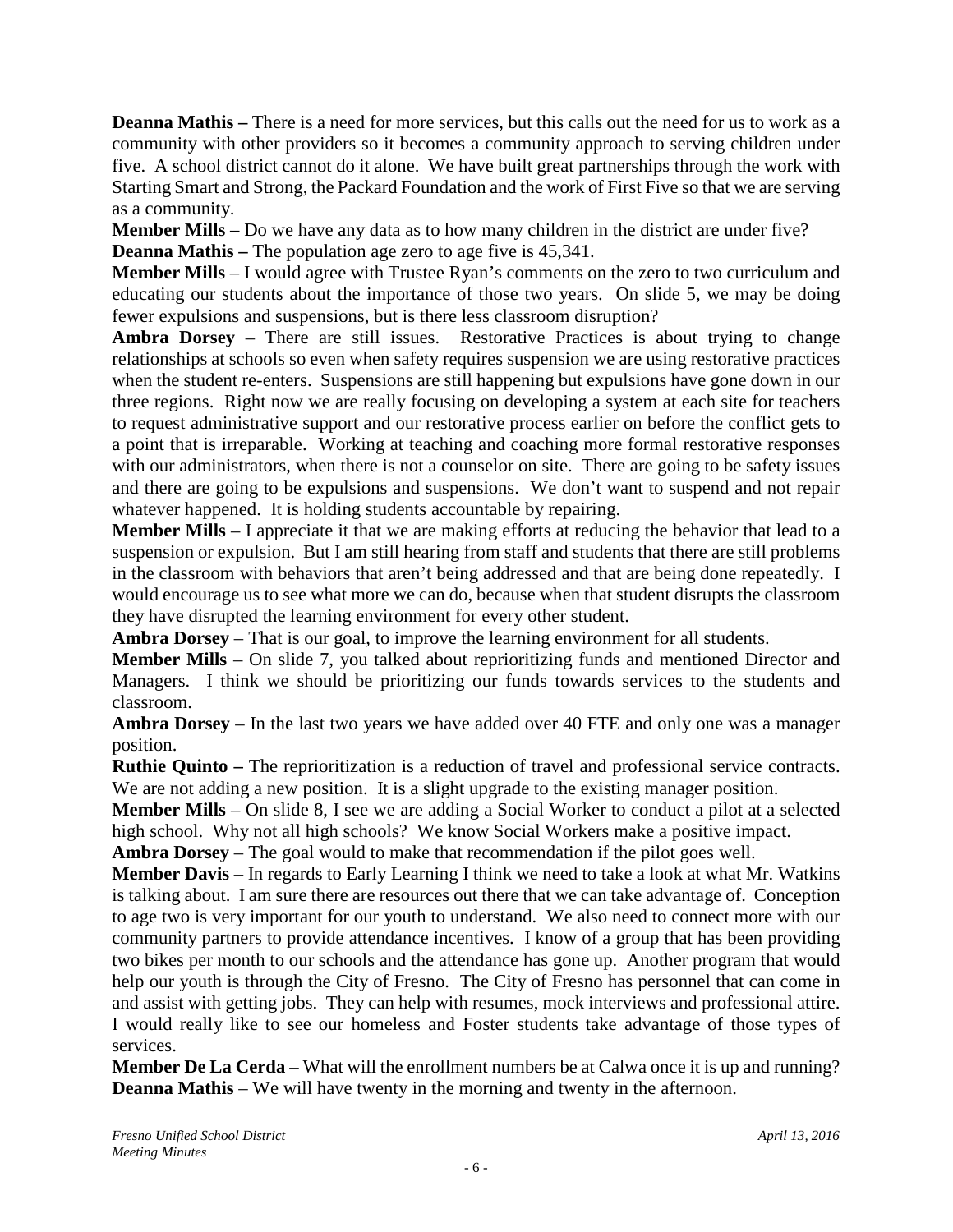**Member De La Cerda** – What are the numbers needed from our community partners in order to run smoothly?

**Deanna Mathis** – Head Start serves around 1000 children, they will be moving to serve more three-year olds because school districts are serving more four year-olds. There will be children who will have a three year-old program and a four-year program going into kindergarten. We are also working with licensed home-care providers, in learning how to support dual language learners no matter what setting children are in, and that is in partnership of Children Services Network.

**Member De La Cerda** – On slide 8, how long will the social worker pilot run?

**Ambra Dorsey** – It is a one year pilot with an evaluation done in the spring.

**Member De La Cerda** – If this is a successful pilot, what would be the recommendation?

**Ambra Dorsey** – It would be the board's decision on the level of investment.

**Member Johnson** – How do we engage our community into this whole process? How do we get parents involved in this educational process?

**Ambra Dorsey** – We currently work with several community partners and are willing to engage with new partners, to meet the needs of our students. We know it takes a village. We have increased our partnership with Parent University, local business and churches. Anyone who can wrap our children with support.

There is no action required on this item.

A copy of the PowerPoint is available on the district website

**B-8, OPPORTUNITY for Public Disclosure and RATIFICATION of the 2015/16 Negotiated Collective Bargaining Agreement between Fresno Unified School District and Fresno Teachers Association (FTA)**

**OPPORTUNITY for Public Disclosure and RATIFIED, as recommend.** In accordance with Government Code 3547.5, all major provisions of collective bargaining agreements are to be presented at a public meeting of the public school employer before the employer enters into written agreement with an exclusive representative. Included in the Board binders is a copy of the tentative agreement between Fresno Unified School District and Fresno Teachers Association (FTA).

Presentation by Human Resources/Labor Relations Officer, Paul Idsvoog

An opportunity was provided to hear questions/concerns from members of the board and staff was available to respond

For the record there were no comments or questions.

Member Mills moved for approval, seconded by Member Ryan, which carried a vote of 6- 0-0-1, as follows: AYES: Board Members: Davis, De La Cerda, Johnson, Mills, Ryan and President Chavez. *Member Ashjian Absent.*